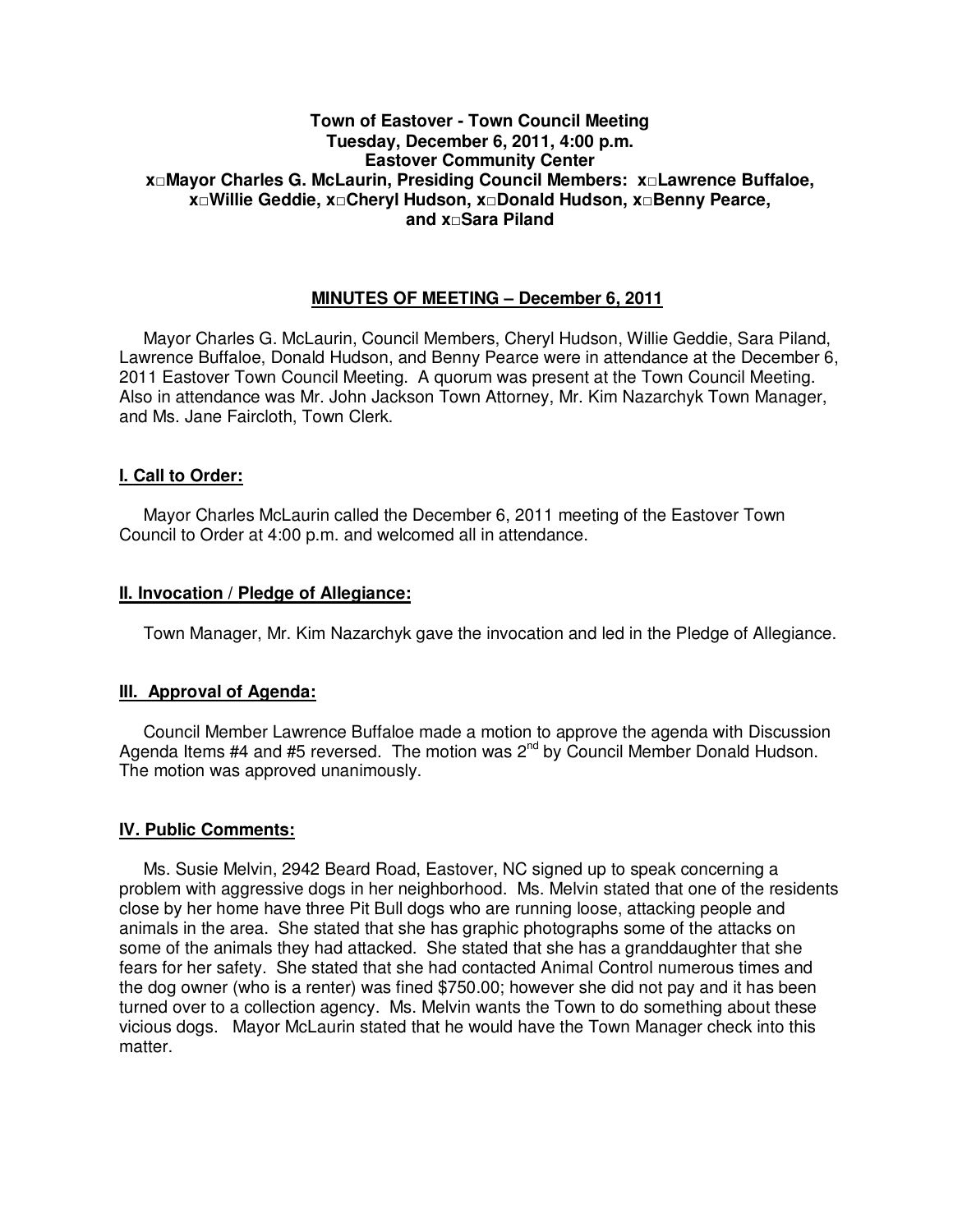## **V. Consent Agenda:**

- 1. Consider approval of the November 1, 2011 Town Council Minutes.
- 2. Consider approval of the November1, 2011 Closed Session Minutes.
- 3. Consider approval of the October 31, 2011 Financial Report.
- 4. Consider approval of Budget Amendment No. 2012-02.

Council Member Sara Piland made a motion to approve the Consent Agenda as stated. The motion was 2<sup>nd</sup> by Council Member Willie Geddie. The motion was approved unanimously.

# **VI. Oath of Office:**

 **Mr. Lee Warren, Cumberland County Register of Deeds administered the Oath of Office to Mayor Charles G. McLaurin, Mayor Town of Eastover (2 year term) and Council Members Sara E. Piland, Cheryl C. Hudson, and Mr. Willie S. Geddie (4 year terms) for the Town of Eastover. This is the result of the November 8, 2011 Municipal Election.** 

## **VII. Discussion Agenda:**

### **Agenda Item #1:**

### **Appointment of the Mayor Pro-Tem by the Mayor and Council Members.**

 Mayor McLaurin asked for nominees from the Council for a new Mayor Pro-Tem. Council Member Sara Piland nominated Council Member Cheryl Hudson as Mayor Pro-Tem. No other nominees were presented.

 Council Member Sara Piland made a motion to elect Council Member Cheryl Hudson as Mayor Pro-Tem. The motion was 2<sup>nd</sup> by Council Member Lawrence Buffaloe. The motion was approved unanimously.

### **Agenda Item #2:**

### **Briefing by Mr. Morgan Johnson, Chairman Eastover Sanitary District.**

 Mr. Morgan Johnson updated the Council on the Phase II Water Project and administrative information. Mr. Johnson tanked the Board for their vote and support in the election on December 8, 2011. He stated that ESD II has been activated. He said the availability fee is \$19.61 plus \$1.25 admin fee for PWC, plus \$1.25 fee for ESD, a total of \$22.11. Mr. Johnson stated that the advertisement for construction of the line to Dunn is on the street for bids. He also stated that they are still gathering information for the LGC for approval.

Mr. Johnson stated that the new phone number for ESD is (910) 229-3716, Fax (910) 229-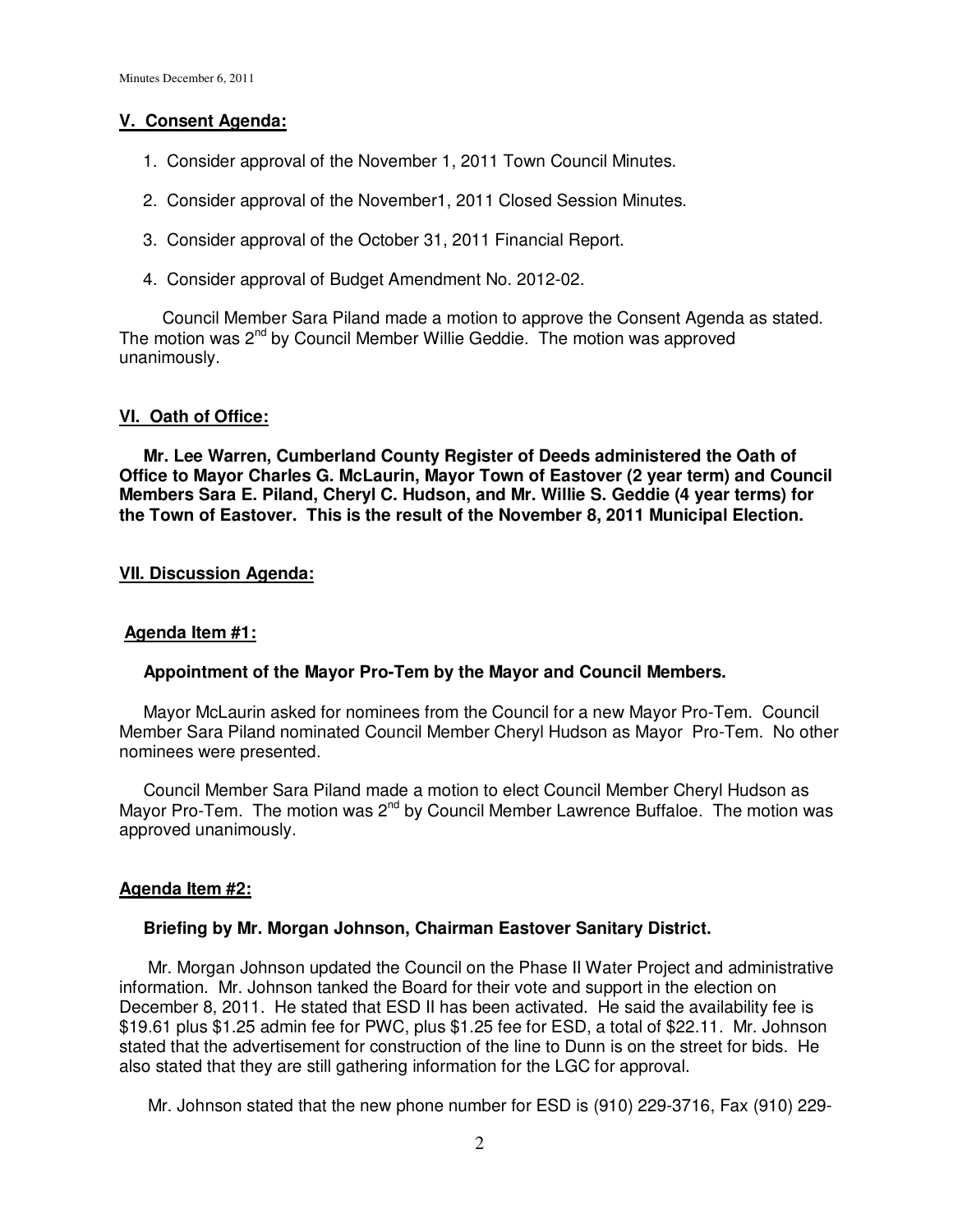3724 and the address is 3876 Dunn Road, Eastover, NC. The hours of operation will be 8:00 a.m. to 4:30 p.m. He stated that Mrs. Connie Spell is the new District Manager and her email address is cfspellesd@ncbiz.com.

### **Agenda Item #3:**

## **Briefing by Mr. David Maxwell, CPA from McFadyen & Sumner CPAs, PA Firm concerning FY 2011 Audit for Town of Eastover.**

 Mr. David Maxwell briefed the Council on the results of the Fiscal Year 2011 Audit of the Town of Eastover. He stated that he was happy to report that we had a clean audit opinion. He stated that all of our financial statements were in compliance. He said that the Town had increased its General Fund by \$350,000, and that we have 1.4 Million in Revenue, which includes the Powell Bill funds. He reminded the Council that Powell Bill funds can be only used for the specific purpose as required by the Department of Transportation (DOT). There has been a change in Powell Bill allocation; it was annually, now it will be disbursed in two installments. The Town can keep the funds for ten years. If not used after that period, DOT will withdraw the funds. Mr. Maxwell commended the Town on such a clean audit, and had great remarks for Mr. Nazarchyk and Ms. Faircloth.

## **Agenda Item #4:**

## **Discuss Grant Policy.**

 Council Member Sara Piland stated that we are receiving several request for grants, such as the Eastover Ball Park, Community Watch, Eastover Central School and Cape Fear High School. She stated that we need a Policy in place, set priorities, how t apply for a grant, and what king of grants do we should be granting. Council Member Cheryl Hudson also stated that she wants a policy in place. Mr. Nazarchyk stated that he would like to see a policy in place by the new fiscal year. Council Member Piland stated that she would be glad to write the policy as she is familiar with policy writing.

# **Agenda Item #5:**

### **Discuss Grants to Cape Fear High School for security cameras, Eastover Central Elementary School for storage facility, and Eastover Community Watch for administrative supplies.**

 The Council discussed the requested grants for Cape Fear High School, Eastover Central Elementary School and the Eastover Community Watch. The Council decided to grant the following:

a. **Cape Fear High School \$7,500** for security cameras to be installed at the school.

 Council Member Donald Hudson made a motion to approve the Grant to Cape Fear High School in the amount of \$7,500. The motion was  $2^{nd}$  by council Member Willie Geddie. The motion was approved unanimously.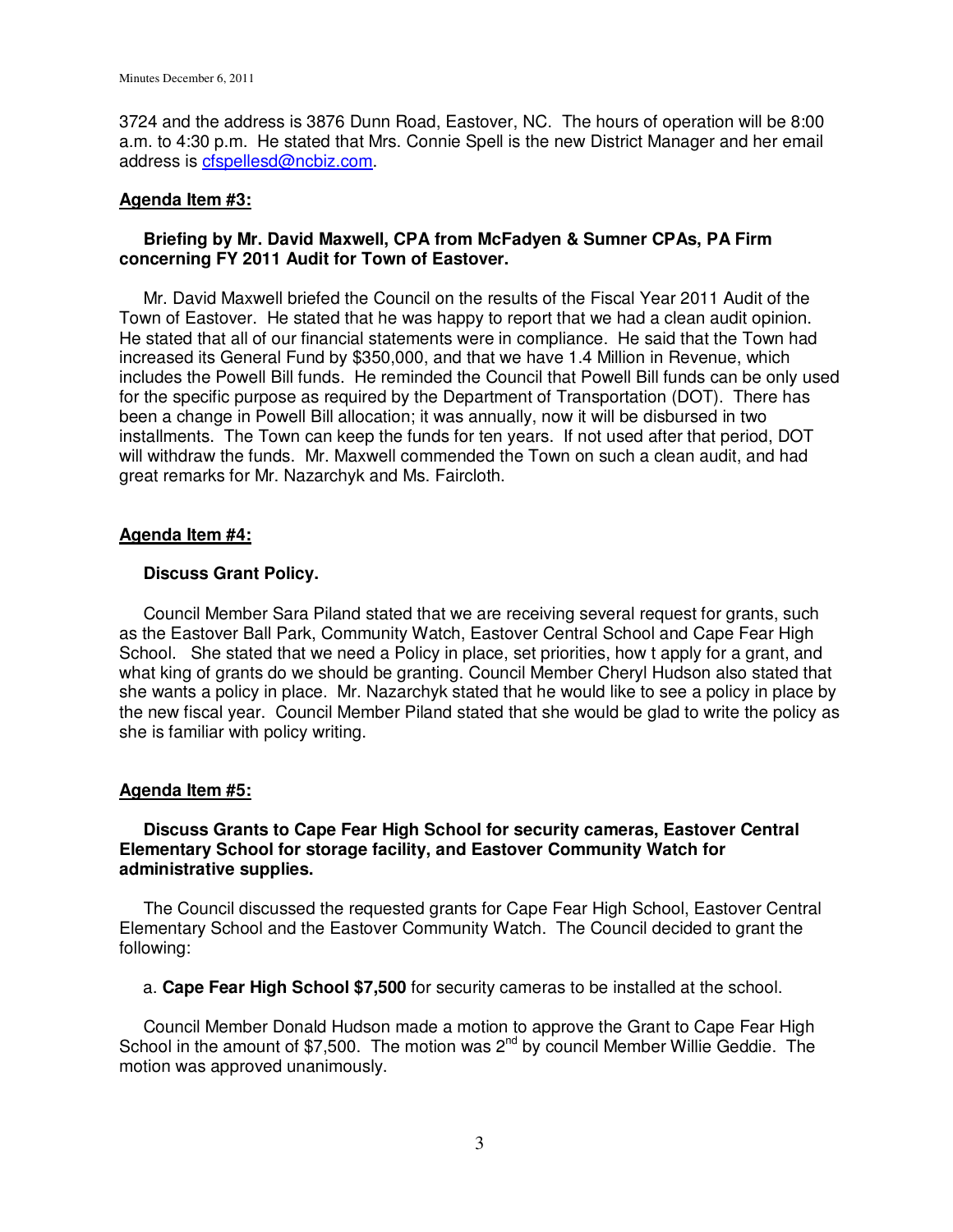b. **Eastover Central Elementary School \$2,500** for storage units to store music and art supplies

 Council Member Sara Piland made a motion to approve the Grant to Eastover Central Elementary School in the amount of \$2,500 for storage units. The motion was  $2^{nd}$  by Council Member Donald Hudson. The motion was approved unanimously.

c. **Eastover Community Watch \$2,500** for administrative support and supplies.

 Council Member Donald Hudson made a motion to approve the Grant to the Eastover Community Watch in the amount of \$2,500. The motion was 2nd by Council Member Willie Geddie. The motion was approved unanimously.

 A total of \$12,500 was granted to the three requesting agencies as the December 6, 2011 Town Council Meeting.

 Mayor McLaurin stated that the Town had approved a Grant to the Eastover Ball Park for \$25,000 to provide lighting to the back ball field at the park. This is a total of \$37,500 granted this fiscal year.

#### **Agenda Item #6:**

#### **Discuss Computer Upgrades.**

 Mr. Nazarchyk briefed the council on the need for the computer upgrade. He stated that the Town will be getting the Financial Management System (FMS) Southern Software upgrade and training at no cost, as the Town purchased the CITIPAK Southern Software less than a year before the testing of the new FMS Software. Training on the new software will begin in January 2012. The cost will be included in the annual service contract. Mr. Nazarchyk stated that the town needs to purchase a new Server to accommodate the new FMS Southern Software System.

 Council Member Cheryl Hudson made a motion to approve the purchase the new Server for the FMS Southern Software upgrade in the amount of \$5,500. The motion was  $2^{nd}$  by Council Member Sara Piland. The motion was approved unanimously.

#### **VIII. Receive Mayors Update**:

 Mayor McLaurin stated that the Council appreciates all the work the Community Watch does for the Town and its citizens.

 Mayor McLaurin stated that the Town has an extra Deputy on duty during the day through the month of December.

#### **XI. Receive Council Members Updates:**

Council Member Sara Piland stated that she had heard so many good comments about